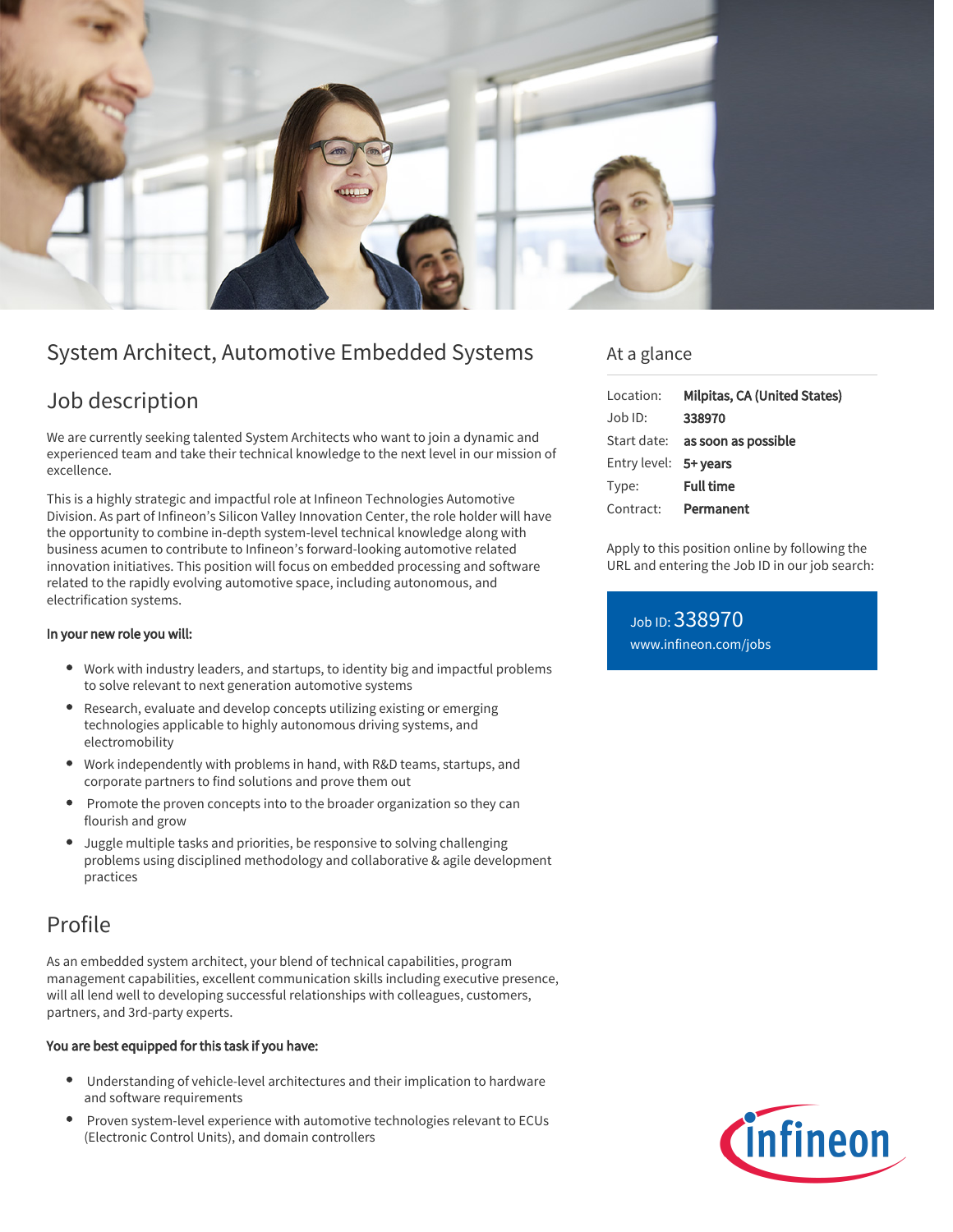- Knowledge of in-vehicle connectivity/networking technologies and relevant security requirements
- Strong technical understanding of embedded controllers designed for systems requiring real-time and dependable performance
- Hands-on experience with embedded software development including sensor fusion algorithms, and artificial intelligence (AI) techniques
- Knowledge of key automotive standards and compliances such as ISO 26262  $\bullet$
- Business development experience: Engage and negotiate with start-ups, corporate partners, or 3rd party experts to define Proof of Concept approaches that can validate said concepts
- Executive presence, to present concepts directly to the company's leadership team to influence strategic direction
- Project management skills to execute proof of concept developments, and upon completion, hand off key learnings to the relevant organization
- Ability and desire to work with a dynamic team comprised of individuals with varied skill sets and experience, located in multiple sites and geographies
- Direct startup experience (desired)
- B.S in Electrical Engineering or Computer Engineering with 7+ years of professional experience. Masters or Ph.D. combined with MBA is preferre

### Benefits

**Milpitas, CA: Medical, Dental & Vision Plans; Flexible Reimbursement Accounts** (FSAs); Industry leading 401k Employer Contribution/Match; Company Performance Bonus; Holiday Pay & Paid Time Off (PTO); Flexible working conditions, Part-time Options; Different career paths: Project Management, Technical Ladder, Management & Individual Contributor; Wide range of Training Offers & Career Development Planning; Coaching, Mentoring, Networking Possibilities; International assignments; Basic Life & Dependent Life Insurance; Paid Sick Leave, Accidental Death & Disability Insurance (AD&D); Short-term & Long-term Disability; Employee Assistance Program (EAP); Health Promotion Programs; Reduced Price for Public Transportation

## Why Us

### Part of your life. Part of tomorrow.

We make life easier, safer and greener – with technology that achieves more, consumes less and is accessible to everyone. Microelectronics from Infineon is the key to a better future. Efficient use of energy, environmentally-friendly mobility and security in a connected world – we solve some of the most critical challenges that our society faces while taking a conscientious approach to the use of natural resources.

Infineon Technologies Americas Corp. is an equal opportunity employer. All qualified applicants will receive consideration for employment without regard to race, color, religion, sex (including pregnancy, childbirth, or related medical conditions), gender identity, national origin, ancestry, citizenship, age, physical or mental disability, legally protected medical condition, family care status, military or veteran status, marital status, domestic partner status, sexual orientation, or any other basis protected by local, state, or federal laws. Applicants with questions about access or requiring a reasonable accommodation for any part of the application or hiring process should contact the Talent Network by phone at (408) 503-2194.

Employment at Infineon is contingent upon proof of your legal right to work in the United States under applicable law, verification of satisfactory references and successful completion of a background check and drug test, and signing all your onboarding documents .

In some instances, if applicable, U.S. export control laws require that Infineon obtain a U.S. government export license prior to releasing technologies to certain persons. This